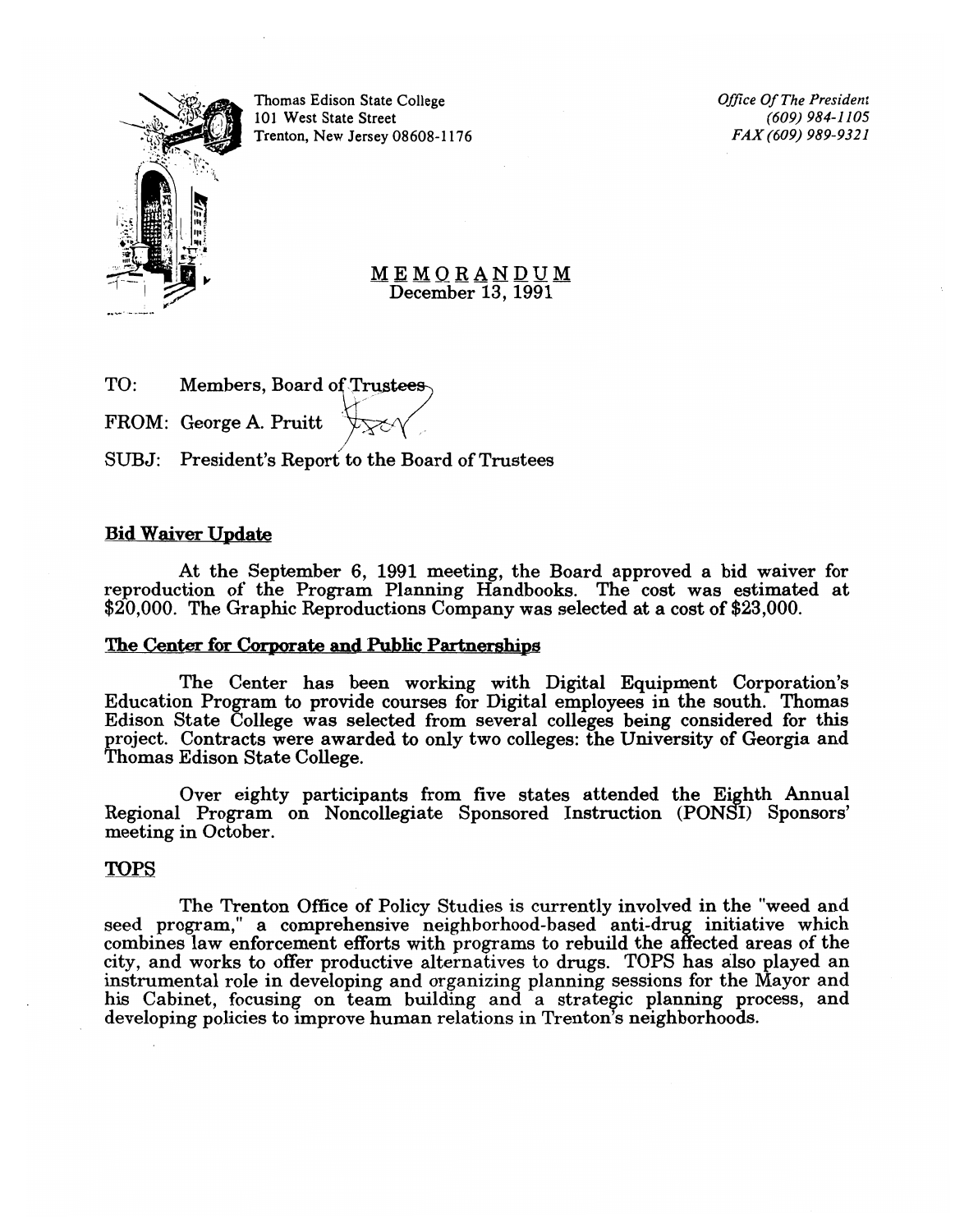## Foundation Update

The Thomas Edison State College Foundation has secured the services of Mr. James Leslie, Executive Director of the University of Rhode Island Foundation to assist in planning a comprehensive fund raising program which includs the annual fund, corporate and foundation relations, and major gift solicitations. Mr. Leslie will deliver a report to the Foundation at its December 3 meeting.

### Master of Science in Management Degree Program

The College completed a three-day conference November 20-22,1991 as part of the critical planning in the development of the Master of Science in Management (MSM) degree program. The blueprint conference brought together experts from the academic and business communities to design a set of core competencies that constitute the mastery of management in contemporary organizations. The recommendations and outcomes will constitute an important segment in the College's development of a Program Approval Document (PAD) for the Department of Higher Education.

The participants were divided into two subgroups to maximize interaction. A list of participants included: Dr. Joseph Reed, Chairman, Management Department, Cambridge College; Mr. William Budney, Vice President, PSE&G; Mr. Stephen Davidson, Corporate Vice President, Human Resources, General Instrument Corporation; Dr. Richard Beatty, Labor Relations Institute, Rutgers University; Dr. Peter Thornton, Associate Dean, Thomas Moore College; Dr. Theresa Rosania, Business Department, Kean College; Dr. Don Trotter, Staff Manager, Executive Education, AT&T; Mr. Donald Sutton, Executive Director, Information/Systems Computing, Mind Extension University; Dr. Charles Nanry, Rutgers University; Mr. John Ford, Program Implementation Manager, Digital Equipment Corporation; Mr. John Foster, Vice President, Merrill Lynch; Mr. Arup Varma, Rutgers University; Mr. William Moore, Manager, Industrial Engineering and Management Services, Sandvik Steel Company; and Ms. Deborah Cutchin, Director of Government Services, Rutgers University. Dr. Charles Nanry was the Coordinator for the blueprint conference.

### Consulting Faculty Honored

The College held a special consulting faculty conference and awards ceremony on Friday, November 1, 1991. Carol Aslanian, Director, Adult Learning Services, The College Board, spoke on the topic, "Serving Adult Students in the 90's -<br>Where Do We Go From Here?"

The College presented plaques to 81 faculty who have worked with the College for ten or more years. Many of the attendees spoke about their dedication to the College and of the opportunity to work with our highly motivated adult learners who are committed to achieving their educational goals.

#### Consulting Faculty Data Base

I indicated in the Annual Report that the College had just completed a computerized data base for consulting faculty. Subsequent demographic analysis reveals that of the 241 consulting faculty, 62% are at the full or associate professor level on their home campus, 53% have earned doctorates, and all others have a minimum of a masters degree. They come from 58 colleges - 34 in the state of New Jersey; 28% come from two year colleges, 60% come from four year colleges, and 12% are professionals in the work place and have the appropriate academic credentials.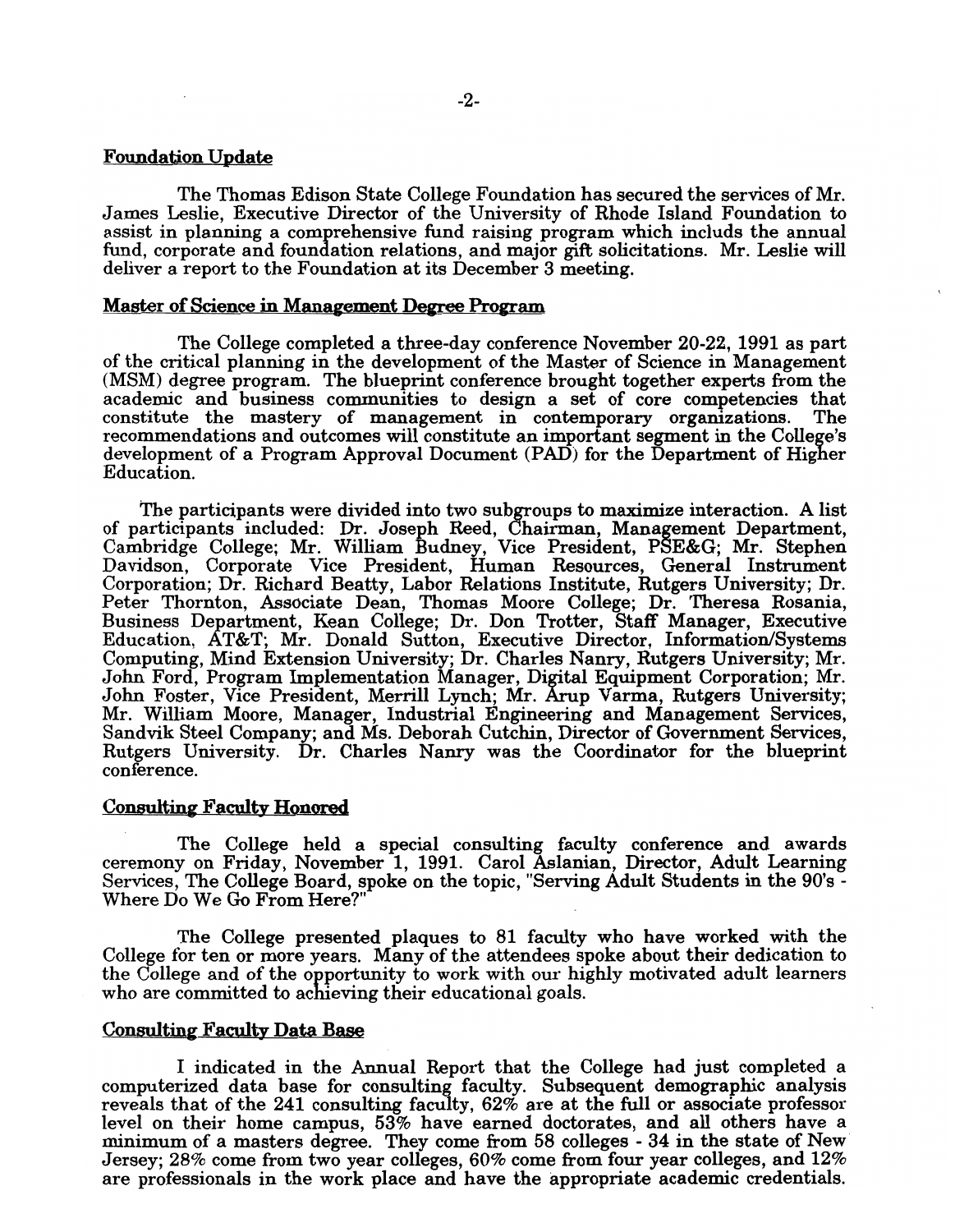The consulting faculty represent 93 disciplines. During the coming year, efforts will be made to recruit both female and other minorities in order to increase the 30% female and the 12.8% minority representation.

### Statewide Testing & Assessment Center (STAC)

The fall meeting of the Statewide Testing and Assessment Center (STAC) was held at the College on October 11. At the request of the Executive Committee and the liaisons who represent 39 member colleges, the program for the day emphasized methods of earning credit. Workshops were conducted on the Program On Non-Collegiate Sponsored Instruction (PONSI) and the new ACE transcript; on the new military transcript; on Guided Study; on the CALL network; on the Computer Predictor Test; and on portfolio assessment.

## **National Institute**

The fourth annual National Institute on the Assessment of Experiential Learning is being planned for June 13-16, 1992. For the first time, we will include a session on an overview of Thomas Edison State College, sessions on technology and experiential learning assessment, and on how adults learn. Continuing on the faculty of the National Institute are Drs. Morris Keeton, Urban Whitaker, Harriet Cabell, Barry Sheckley, Ross Ann Craig, Alan Mandell, Amy Lezberg, and Gerald Patton. Dr. Elizabeth Kasl of Columbia University will lead the session on how adults learn; staffwill lead the other new sessions.

#### Accreditation Visit

The Director of Testing and Assessment participated on an accreditation team visit to Nyack College, Nyack, NY, October 28-30, for the Middle States Commission on Higher Education. This was her fourth accreditation visit, and her first for Middle States.

### Presentations

A paper by the Director of the Office of Test Development and Research, "The Once and Future Thing: Credit-by-Examination in Adult Education," presented at the annual meeting of the Northeast Educational Research Association, described the general decline in the total annual volume of testing for credit-by-examination. (The TECEP program has not experienced such decline, but has shown considerable growth). The paper analyzes some possible causes for this, and projects an expanded future for testing, albeit with some modifications in the relationship of the activity to the instructional activity on a traditional campus. The paper was facilitated by input from the directors of CLEP and ACT-PEP, major national testing programs, and has been shared with them.

The Director of the Office of Testing and Assessment conducted a session at the 1991 CAEL Conference in San Diego, November 7-11, with Dr. William Walters of Cambridge College. The title of their' presentation was "Learning Outcomes of Prior Learning Assessment."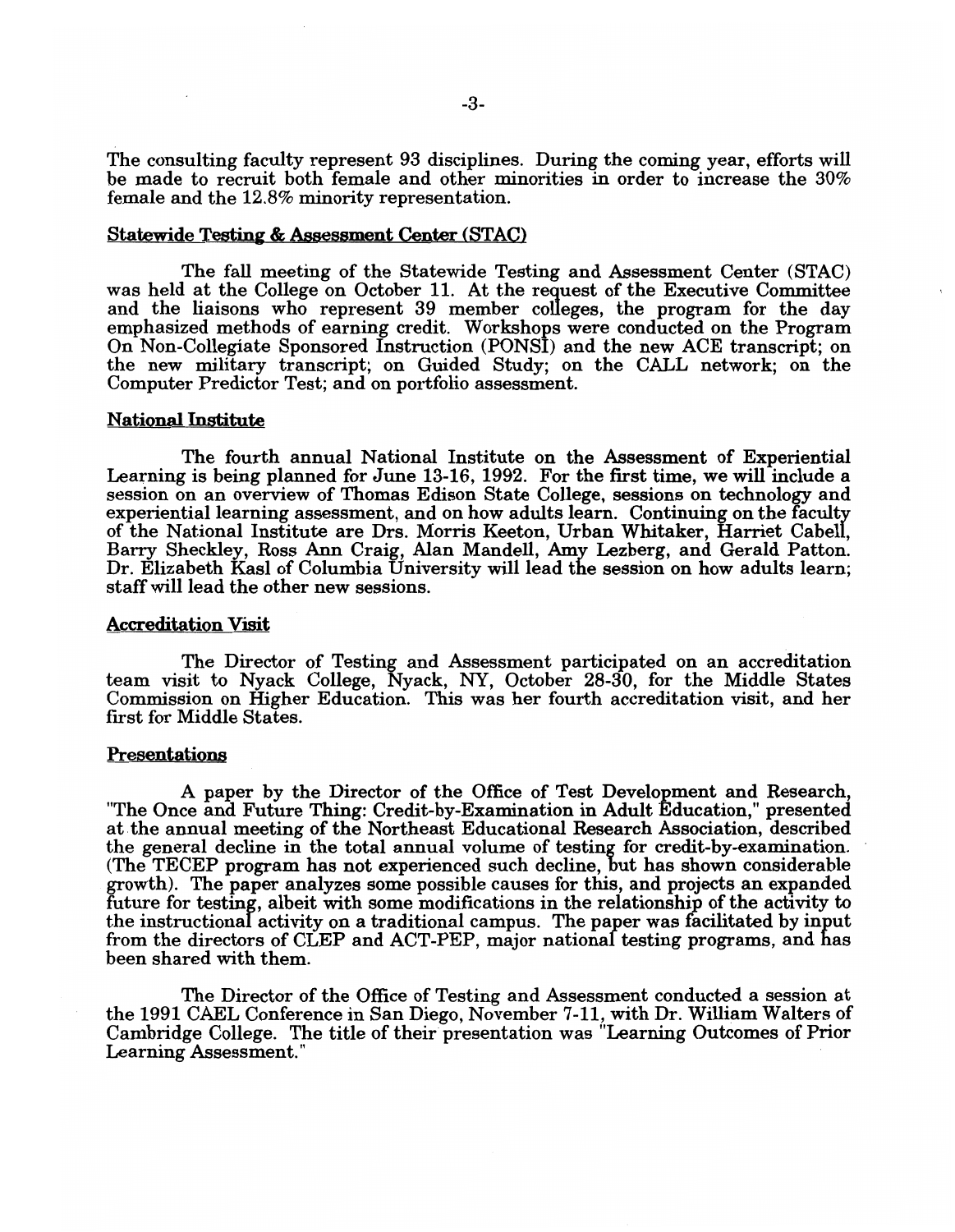### Guided Study Courses

There are 1039 course equivalent enrollments for Guided Study courses offered during the fall, 1991 semester. This represents a 38% increase over the fall semester, 1990. This semester became the first semester in which enrollments exceeded 1000. Thirty-eight courses were offered, and all thirty-eight drew sufficient enrollments.

Six new courses were included in the fall semester enrollments. The new courses include: The American Civil War, American Government, Introduction to Psychology, Business Mathematics, Computer Literacy, and Physics I. Further, 13 new mentoring faculty joined the DIAL Guided Study program. They are: Mansour Ajami, Middle Eastern Politics; Jack Burchill, Physics; Justin Doll, Computer Science; Noreen Duncan, English Composition; Leonard Fitts, Psychology; Joseph Gowaskie, American History; Louis Hoelzle, Mathematics; Audrey Johnson, African History; Rosalie Maiorella, Psychology; Joseph Tramutola, Business Law; Harold Trulear, Philosophy; Jack Waintraub, Physics; and Karen Woodward, Political Science. This brings the total number of mentoring faculty to 45. We are very pleased that Dr. Hoelzle has joined the program, as he is the coauthor of the textbook, Business Mathematics, 5th Edition, which is being adopted nationwide for the Public Broadcasting Service/Adult Learning Services course "By The Numbers."

#### Satellite Activities

While no live teleconferences were held during the summer, DIAL did respond to a number of requests to record satellite delivered programs. These included, "Author, Author" featuring adult learning specialist Stephen Brookfield; "College Marketing - Reaching the Out of School Student"; a series of programs on using various software programs; and "Ports of Entry" which was broadcast live from the Seventh Annual Education at a Distance Conference at the University of Wisconsin. This program was subsequently used for professional development activity within the Academic Affairs division.

#### Imaging System

We are always attempting to find ways and means of improving our services to the students. We have decided to use the WANG Imaging technology to completely eliminate the problem of missing or misplaced student documents. The Vice President for Academic Affairs recently visited the University of Southern California to carry out an in-depth study of the WANG Imaging system they introduced in 1989 to solve similar problems in their offices of Admissions and Registrar. Since we are also adopting the WANG imaging technology, this visit was extremely fruitful in getting first-hand knowledge of the operation.

The University of Southern California processes approximately 43,000 applications in a year - basically for the fall semester. In order to reduce response time and to ensure that no documents are lost, they process them through the imaging system in four steps. Step one, they prepare the mail for imaging, log in monies received and check the authenticity of transcripts. In step two they image and endorse (assign a discreet sequence number to each page using endorsing equipment). In step 3, the imaged documents are passed on to technicians who do indexing, that is data input, into their mainframe by using the student identification number and document endorsement number. All courses on incoming transcripts are also entered by this staff in the mainframe. The final step is quality assurance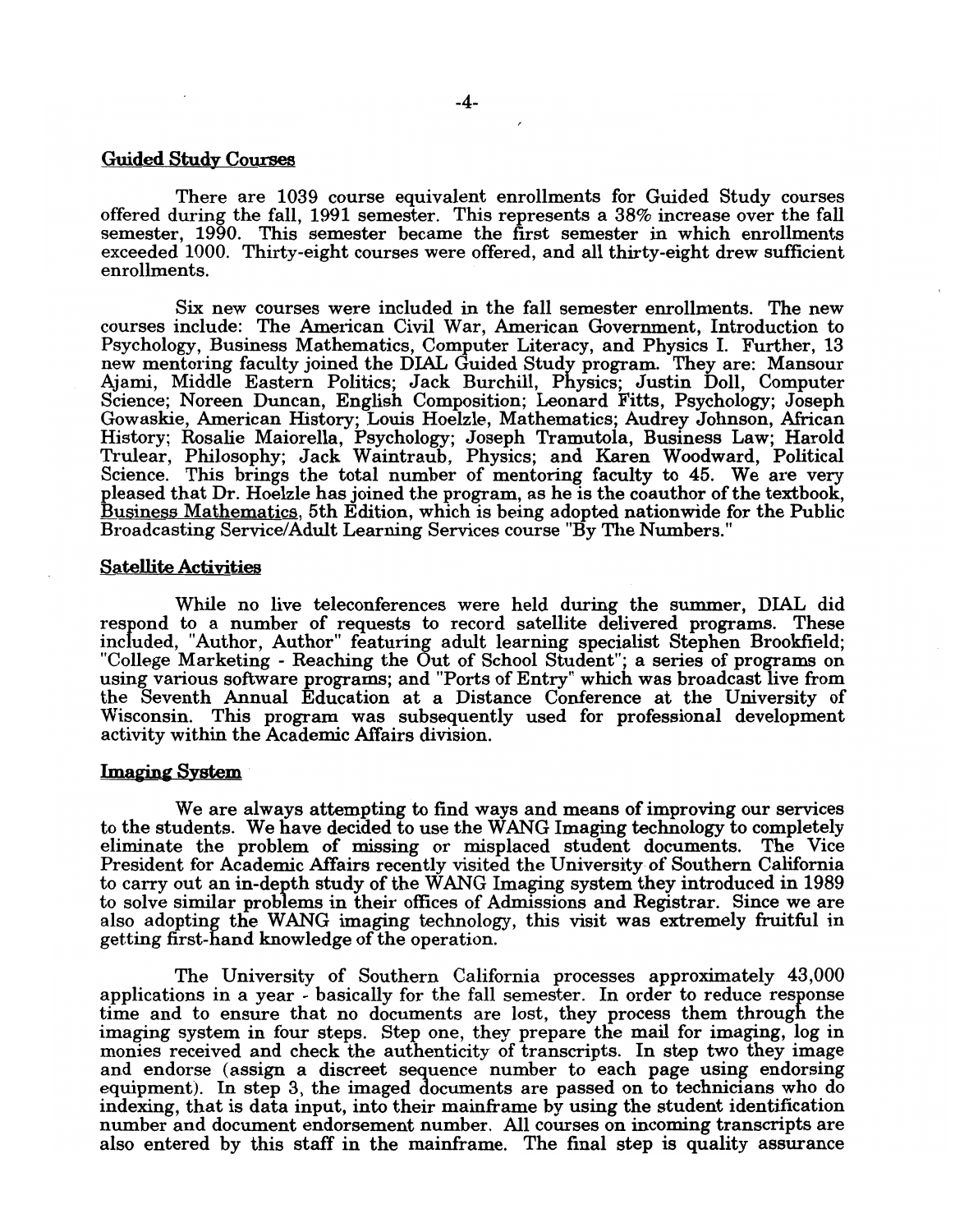where staff members check on the quality of the image and the accuracy of data input and then release the imaged file for use by the offices of Admissions, Financial Aid, Graduate Schoof Admissions, and Registrar.

By use of this technology they are now able to respond to students within a week, and since 1989 they have not lost, misplaced, or misfiled a single document. In fact, they have no hard copy files on any of their students. This enhancement is only one small part of what we have in mind for the future. Right now we are using this technology for archiving approximately 29,000 of our old transcripts for the years 1972 through 1987.

#### Testing Developments

Student Questionnaire. A student questionnaire has recently been introduced that surveys a number of important aspects of student participation in The survey gathers information on student test preparation activity, including the specific textbooks used, on the amount of time spent in preparation, on the use of tutors, etc. The students further indicate the level of satisfaction with important components of the testing, such as the proctoring, the clarity of the

The practice was introduced at administrations beginning in September 1991, in response to a suggestion from the Self-Study Steering Committee Work Group on Academic Programs. It will be continued, and the content of the survey will be modified over time to permit a broader spectrum of inquiry. To date, the findings indicate a general level of satisfaction with the program on the part of students. The need for some kind of self-testing to facilitate preparation is a commonly reported suggestion that will be worked on in the future.

Student Response Form. A Student Supplemental Response form was introduced in the TECEP program on an experimental basis in September. The form permits the student to provide the tester with additional comment concerning the answers to a multiple-choice or essay examination. Multiple-choice questions, in particular, are often faulted because they require students to interpret and use the language of the tester, rather than their own. The information gathered will be considered in evaluating the work of borderline students, in evaluating the accuracy and clarity of the content of examinations, and in determining the nature of any problems in preparation or understanding that students exhibit. The use of such forms is not a common practice for testing programs but is being explored within the TECEP program because it appears to be especially congruent with the need to recognize the dignity of the individual adult student as reflected in the Mission Statement of the College. To date, the approximately 100 responses received indicate that students take the opportunity seriously and offer mature comment. The information collected is more useful in enhancing program quality than in establishing the score level of the individual student.

Test Preparation Workshops. The first in a regular series of test preparation workshops will be sponsored by the Office of Test Development and Research on November 23, 1991. Sixteen registrants have been accepted for the workshop, which will be held at the College. The number is purposely restricted in order to permit a more intensive participation. The workshop covers not only the mechanics of test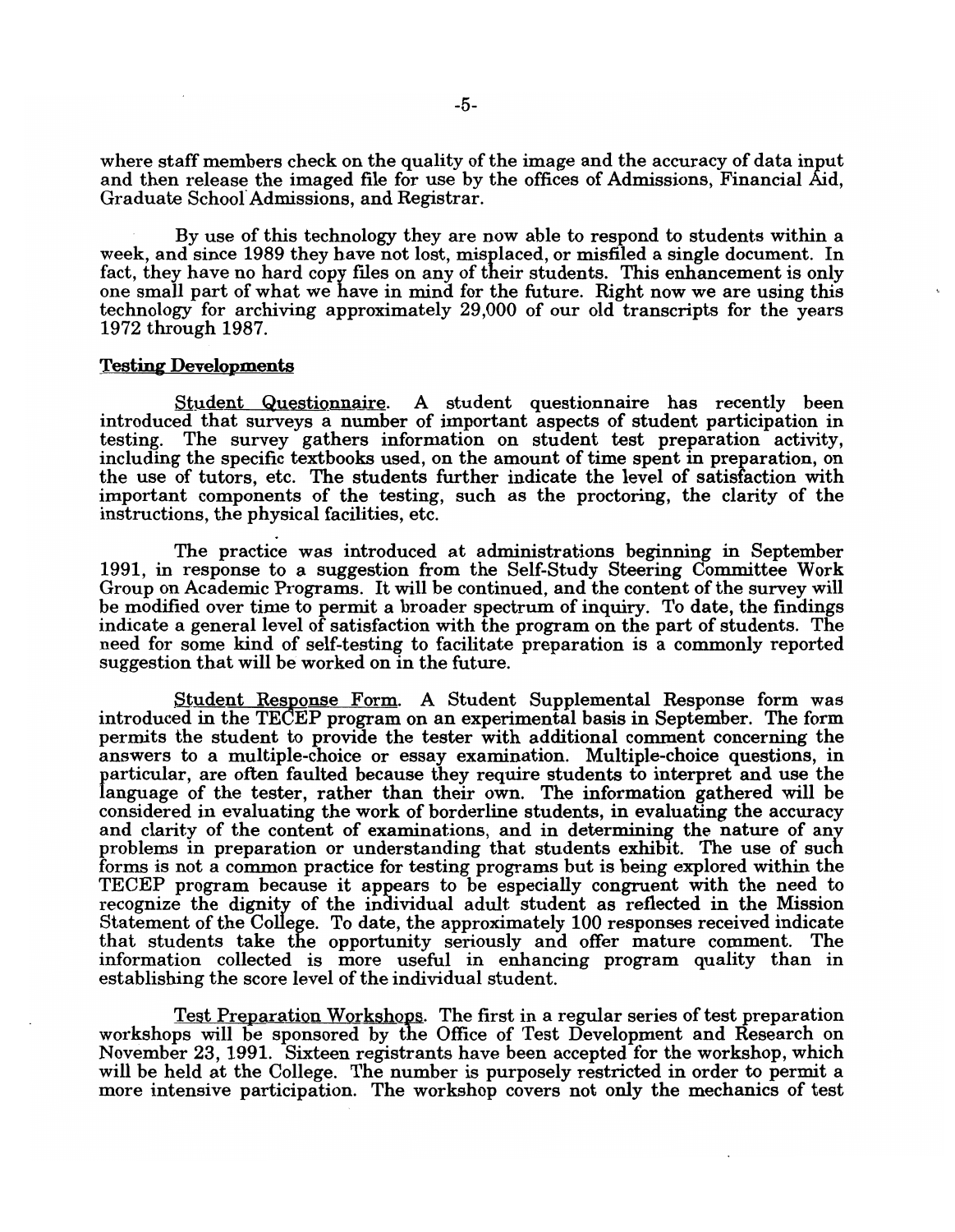taking, and of strategies for mastering multiple-choice or essay testing, hut the best approaches to learning material that is covered on tests. The participants carry out a simple learning exercise and are tested on it in order to demonstrate a number of the principles. Additional workshops are scheduled for February and May, 1992. The workshops are viewed as an important source of information about student needs which will guide the development of additional avenues for offering support in this important area.

## **Resignations**

Vincent Grey of Administrative Services has resigned from the College.